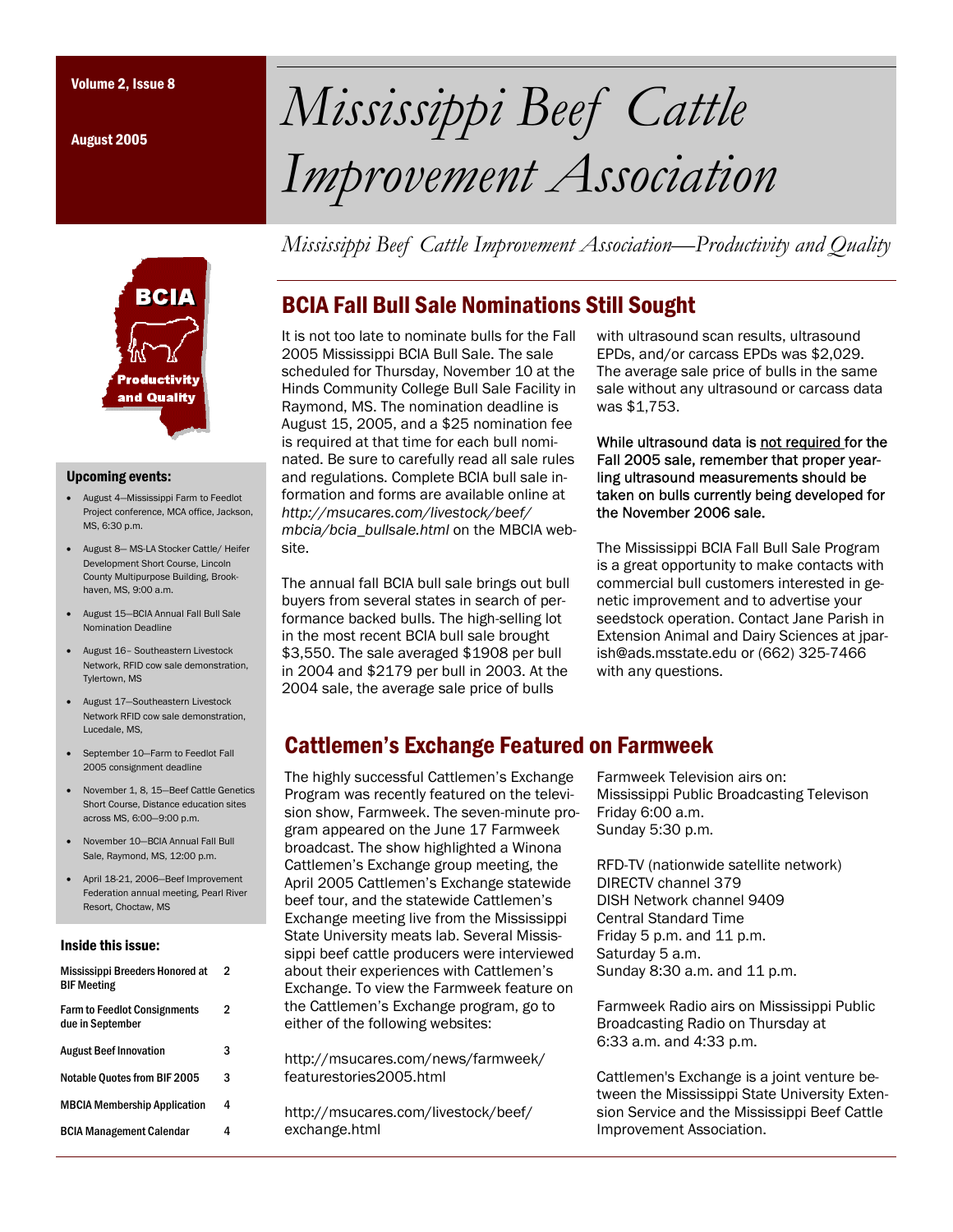

Harlan and Dorotheann Rogers are congratulated at BIF

Mississippi Breeders Honored at BIF Meeting

The Beef Improvement Federation (BIF) held its 37th annual meeting in Billings, Montana on July 6-9, 2005. Mississippi representatives invited the record 752 attendees, who included scientists, educators, and producers from 11 different nations and across the U.S. to the Magnolia State where the BIF annual meeting will be hosted in 2006 for the first time in its thirty-nine year history. The Mississippi Beef Cattle Improvement Association will co-host the 2006 BIF annual meeting in Choctaw, Mississippi on April 18- 21, 2006 in cooperation with the Mississippi State University Extension Service and the Mississippi Cattlemen's Association.

The Mississippi Beef Cattle Improvement Association is a long-standing member of the Beef Improvement Federation. The Beef Improvement Federation is a national organization comprised primarily of state and national organizations involved in beef improvement efforts across the country. It is the premier organization involved in developing and promoting beef cattle performance evaluation and genetic improvement. The Beef Improvement Federation also pays tribute to outstanding seedstock and commercial operations and exceptional contributions to the beef industry. Both Ingram Cattle Company and Rogers Bar HR Charolais represented Mississippi at BIF 2005 in the seedstock producer award competition. The Mississippi Beef Cattle Improvement Association nominated Ingram Cattle Company, and the American International Charolais Association nominated Rogers Bar HR for the award. Both the Rogers and Ingram operations received plaques from the Beef Im-

provement Federation as nominees for the prestigious award.

At the 2005 BIF annual meeting, reproductive efficiency, cow adaptability, multi-breed evaluation, Web-based decision-support tools, selection indexes and producer profitability were just some of the topics discussed. Industry leaders from across the U.S. and around the world shared information and interacted with the crowd on a wide variety of advancements in cattle breeding and genetic evaluation. The convention wrapped up with daylong tours of the Montana beef industry. Streaming video clips, proceedings papers, and PowerPoint® presentations of the BIF meeting are online at http://www.bifconference.com/. The official BIF website is located at http://www. beefimprovement.org/.

The 2006 BIF annual meeting in Mississippi is themed "21st Century Genetics – Rising to the Challenge Southern Style". In the coming months, program and registration information will be advertised. Beef producers interested in a tremendous educational and networking opportunity should go ahead and block April 18-21, 2006 out on the calendar to attend the 2006 BIF meeting. Strong local attendance at BIF 2006 in Mississippi will go a long ways towards breaking the BIF attendance record set in Montana and ensuring that Mississippi beef producers capitalize on the wealth of practical information presented at the BIF meeting. For more information on BIF 2006, contact Jane Parish at 662-325-7466 or Blair McKinley at 662-325-3691.

## Farm to Feedlot Fall Consignments due in September

*"Over the last 12 years, local beef producers have retained ownership…of over 7,000 head in the Mississippi Farm to Feedlot Project."* 

The Mississippi Farm to Feedlot Project is once again seeking consignments. Cattle enrolled in the project will be shipped to DM&M Feedlot in Cimarron, Kansas in mid to late October 2005.

Over the last 12 years, local beef producers have retained ownership through the feedlot of over 7,000 head in the Mississippi Farm to Feedlot Project. This project has allowed these producers to evaluate performance

and carcass characteristics of their cattle and make profitable changes in their breeding, health, and management programs.

Farm to Feedlot consignments are due by September 10, 2005. Brochures with consignment forms are available online at http://msucares.com/livestock/beef/ftf/ index.html or can be picked up at your local Extension office. For more information, contact Blair McKinley at 662-325-3691.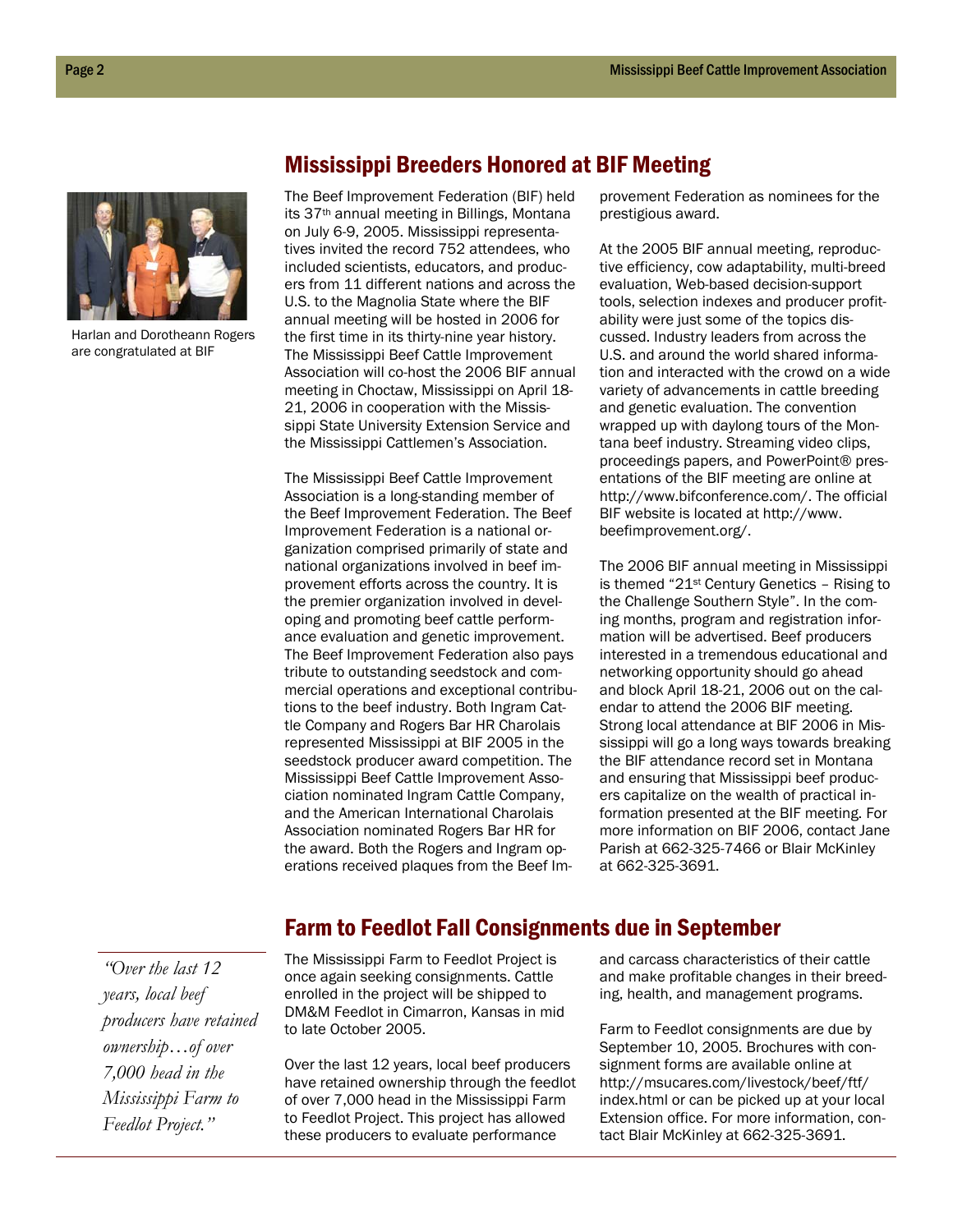## August Beef Innovation

Reducing input costs can help make Mississippi beef operations more profitable. The Beef Innovation for August is an inexpensive electric fence spool that can save producers money. All it takes is: one small snap, a three-foot piece of nylon cord, and a short piece of stiff wire. Then BAM, an electric fence spool that cost less than \$4.00 compared to the \$50.00 dollar ones from the dealer. This idea comes from a producer in Attala County. Thanks to Ron Ladner for submitting this Beef Innovation.

If you have a beef or forage "innovation" that you would like to share with fellow producers to improve their operations, please send it to Beef Innovators, Box 9815, Mississippi State, MS 39762. Ideas can also be submitted by e-mail to jparish@ads.msstate.edu or bmckinley@ads.msstate.edu. Each submission should include a brief description of the innovation along with a photograph of the idea. Be sure to include your name and contact information.

Beef Innovators is a joint effort between the Mississippi BCIA, Mississippi Cattlemen's Association, and Mississippi State University Extension Service.

## Notable Quotes from BIF 2005

*"*We stand at a unique point in time where we can take advantage of improvements in methods to control the estrous cycle in cattle, as well as a changing market structure where quality is being rewarded."

—— *David Patterson, Univ. of Missouri* 

"Web-based decision support is more than simply online customized indexes... early adopters of this technology have the opportunity to identify sires that they can be confident will increase their profit, rather than using sires that may simply lead to genetic change, without providing genetic improvement."

—— *Dorian J. Garrick, Colorado State Univ.* 

(Addressing BIF attendees) "You recognize being here helps you find an edge to be competitive in the U.S. and global market."

—— *Randy Blach, CattleFax*







"(In preparation for age and source verification)… It does not need to be fancy, but a recordkeeping system needs to be put in place by each cow-calf producer." —— *Cara Gerken, IMI Global, Inc.* 

"Certification of field (scanning) and lab (interpreting) technicians serves to… add additional credibility to ultrasound process... and ensure the highest quality data to breed associations for genetic evaluation" *—— Lisa Kriese-Anderson, Auburn Univ.* 

"Entrepreneurial producers have to wear a lot of hats. They can't work in a vacuum. They need to understand all segments (of the beef industry), gather information and figure out how to get a bigger piece of the action."

*—— Vern Pierce, Univ. of Missouri* 

**Premises Registered in the United States as part of the National Animal Identification System** 

> **91,082 as of 07/27/05**



Mississippi producers visiting with other producers from across the U.S. on the BIF tour